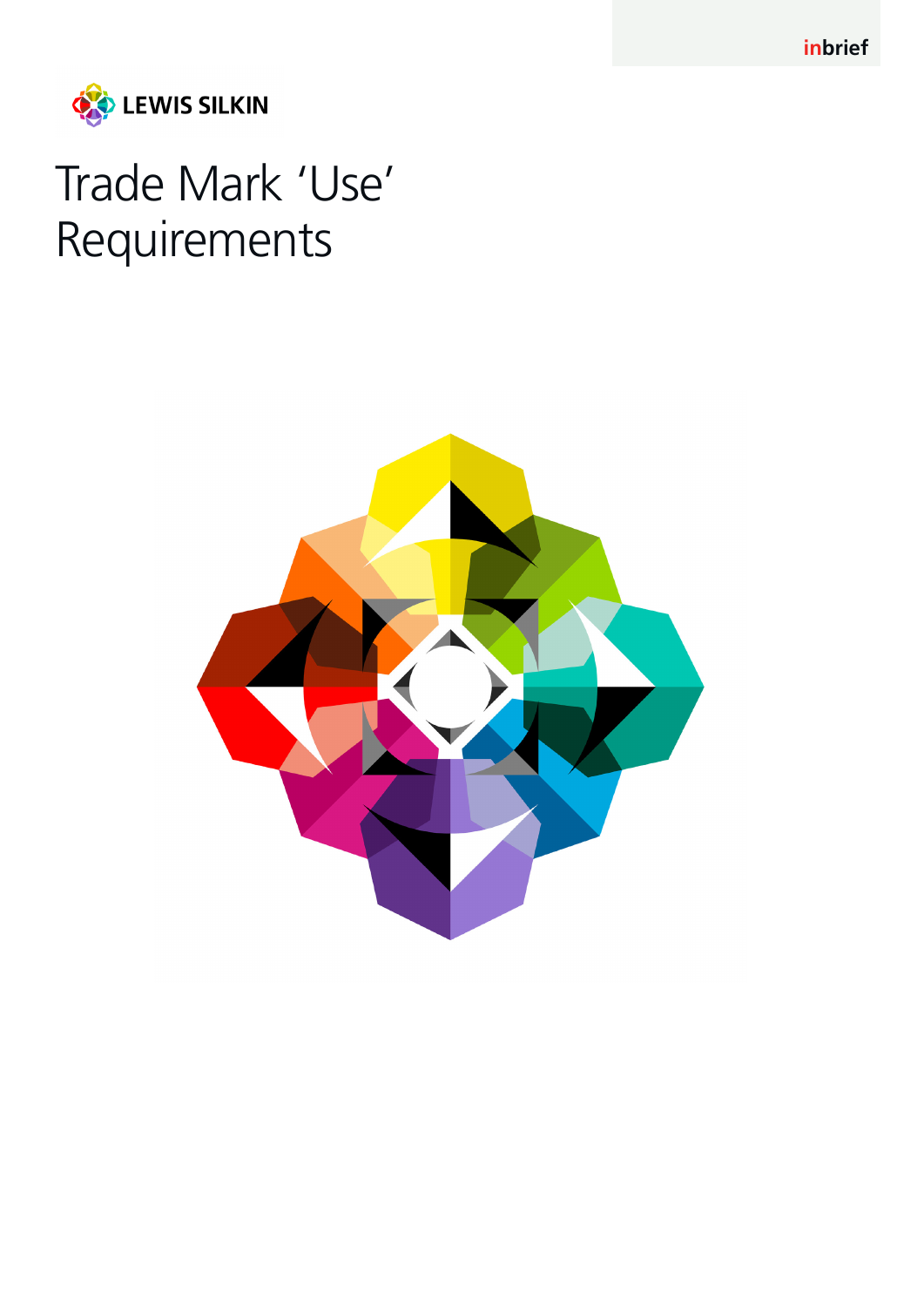## **inbrief**



#### Introduction

The purpose of a trade mark registration is to protect marks that are either a) in use; b) intended to be used; or c) are not being used, but with a valid reason.

Where are a registered trade mark is not in use, there are common situations that arise where lack of use might impact on a) the validity of that mark; and/or b) the ability to enforce that trade mark.

# **Can an application be made for a mark not yet in use?**

Many brand owners want to protect a new mark before it is used for the following reasons: a) to prevent situations where third parties seeing that a brand has just been launched then try to hijack the mark by applying for it first as a trade mark or domain name and b) to enable the brand owner to have a registered mark in place at the time of launch so that it can rely on it for infringement purposes. Trade mark laws accommodate these reasonable commercial desires by allowing applications to be filed before use is commenced.

# **Does a trade mark applicant need to have a genuine intention to use a mark at the time of filing?**

Certain territories, and the UK is one, require that an applicant has a genuine intention to use a trade mark at the date of filing an application. This does not extend as far as meaning that there is a present intention to actually use for all goods and services contained within the specification, but that there is a reasonable commercial expectation of potential expansion into those goods/services.

# **Does a trade mark need to be used before it is allowed to proceed to registration?**

For the UK, EU and most territories this is not required. However, certain territories depending on the basis of the application (e.g. US and Canada) whilst allowing applications to be made for unused marks, will not actually permit the application to mature into a registration until use can be demonstrated.

## **What happens if a registration is never used, or its use ceases?**

Where a trade mark has not been used for a continuous period (5 years in the UK and many others) then it is at risk of a third party applying to cancel the registration on the grounds of non-use, unless there are valid reasons for non-use.

This risk typically materialises where a trade mark

owner is relying on a registration in proceedings against a third party who then responds by trying to cancel the mark relied on.

It also occurs where a third party wants to register a same/similar trade mark and realises that the trade mark is a threat to their use/registration. A revocation action is then brought against the unused registration to remove it as a threat.

## **Is use required to renew a registration?**

For the UK, EU and most territories this is not required. However, certain territories, (e.g. USA, Mexico, Philippines) do require that evidence of use must be submitted with the renewal request otherwise it will be rejected and the registration will be lost.

#### **What is 'Evergreening'?**

This is the practice of applying for a trade mark, often where there is no real intention to use the mark, but where the applicant wants to block others from registering it. Once the fifth anniversary of its registration approaches (and therefore becomes vulnerable to cancellation on the grounds of non-use), the owner then files a further application for the same mark thereby creating a new 5 year period where it will not need to demonstrate use of its mark.

This practice is contrary to the spirit of trade mark principles and many IP offices (such as the EUIPO) take a dim view of this practice. That stated, it is routinely encountered in many jurisdictions.

# **Can use assist in persuading an IP office to accept an application?**

IP offices will commonly reject applications if they consider them descriptive or otherwise non-distinctive. However in many jurisdictions even though a trade mark might at first sight appear descriptive/non-distinctive, it may be possible to overcome that objection by demonstrating that notwithstanding its descriptive nature, it has been used for such a long time (generally 5+ years) and is so closely associated with the applicant by the relevant public that the mark has acquired distinctiveness through use.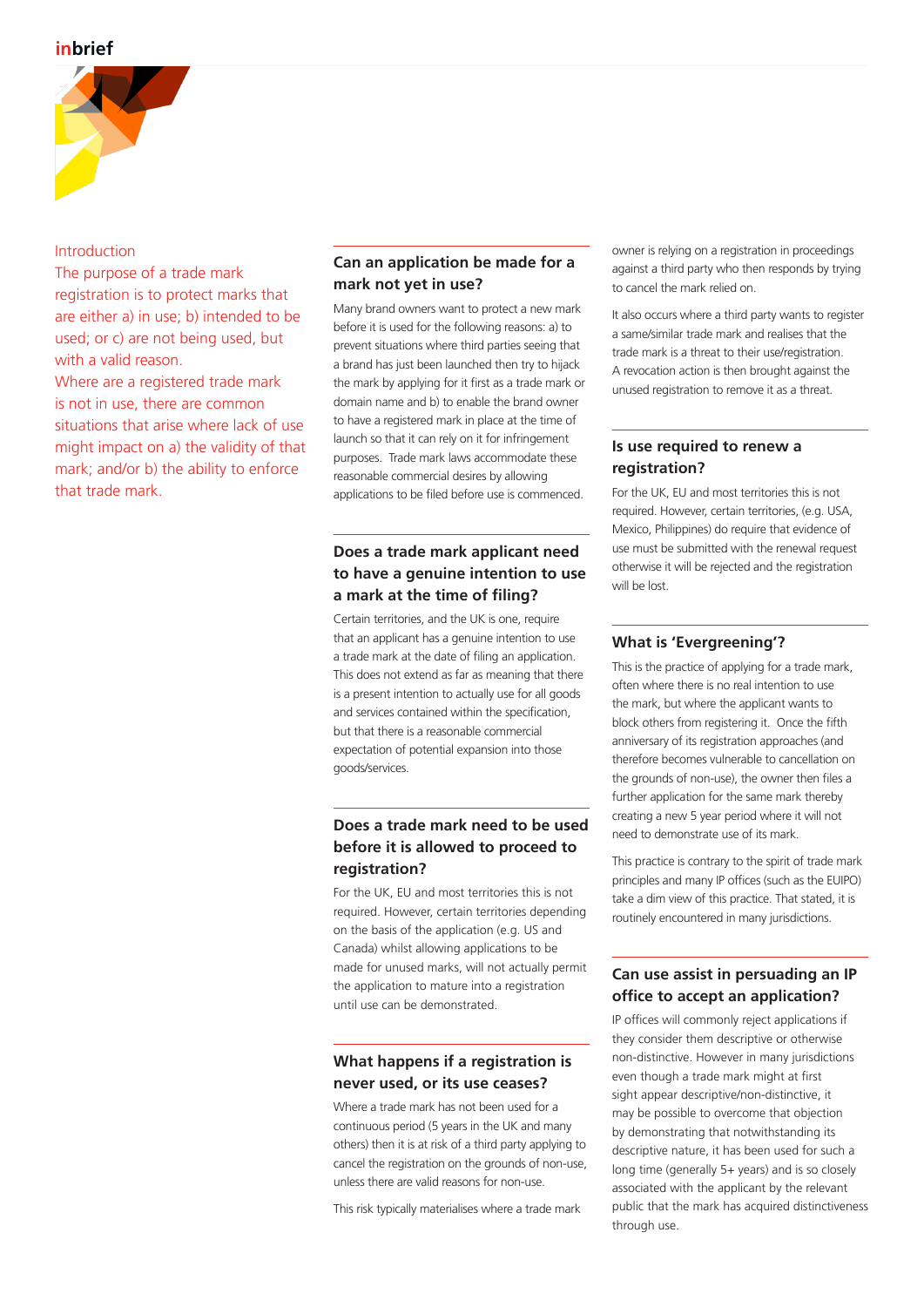

# **What if use can only be shown for some of the goods/services covered by the registration?**

If use cannot be demonstrated in respect of all the goods/services covered by the registration, then the unused goods/services are at risk of being vulnerable.

## **Relevant dates of use**

This is an important point and one that is often overlooked leading to considerable wasted time and costs through the collation of irrelevant evidence, or compromising a mark by failing to submit relevant evidence.

You will be advised of the appropriate dates at the relevant time of the precise period, but broadly stated:

'Use' for proving acquired distinctiveness needs to have taken place prior to the application date for the trade mark.

'Use' to defend a mark that is subject to a cancellation action. This use needs to have taken place within in the 5 years prior to the date of the application to cancel the mark.

## **How much use is required?**

This depends on the purpose for which the use is being demonstrated. If being used to evidence 'acquired distinctiveness' then this needs to be substantial and thorough as it is being used to try and reverse the IP office's initial opinion that the mark should not be registered. Where is it is being used to demonstrate that the mark has been used in the last 5 years then this is less stringent and can be supported by evidence of modest usage/sales.

This highlights the importance of ensuring that a trade mark owner of not only using its mark for the goods and services for which it is registered, but also of keeping records of such use to defend potential revocation actions or proof of use requests.

# **What evidence is required to prove use?**

The table below provides a brief overview of the types of evidence that should be provided in

order to satisfy proof of genuine use of a mark or to support a claim for acquired distinctiveness through use:

| Date and proof of first use of the mark in  | This can include:                                                                                                                                                                                                                                                                                                                                                                         |
|---------------------------------------------|-------------------------------------------------------------------------------------------------------------------------------------------------------------------------------------------------------------------------------------------------------------------------------------------------------------------------------------------------------------------------------------------|
| each of the relevant countries              | Annual Reports<br>a.                                                                                                                                                                                                                                                                                                                                                                      |
|                                             | Invoices<br>b.                                                                                                                                                                                                                                                                                                                                                                            |
|                                             | Extracts from the internet<br>$\mathsf{C}$ .                                                                                                                                                                                                                                                                                                                                              |
|                                             | Advertisements<br>d.                                                                                                                                                                                                                                                                                                                                                                      |
|                                             | Flyers<br>e.                                                                                                                                                                                                                                                                                                                                                                              |
|                                             | f.<br>Reports                                                                                                                                                                                                                                                                                                                                                                             |
|                                             | Press articles<br>q.                                                                                                                                                                                                                                                                                                                                                                      |
|                                             | Business correspondence<br>h.                                                                                                                                                                                                                                                                                                                                                             |
| Geographic spread of the mark               | Show the mark has been used in the relevant period for<br>the relevant goods and services throughout the countries<br>of interest, which can include evidence shown in a)<br>to h) above. Ideally, the evidence will show use in the<br>various regions of a country i.e. not just Paris for France<br>if providing evidence for France. The evidence must bear<br>the mark and be dated. |
| Intensity of Use within the Relevant Period | Providing sales figures and units for the goods and                                                                                                                                                                                                                                                                                                                                       |
|                                             | services, broken down per year and by country will be<br>useful within the evidence bundle. For services, you can<br>include the number of website hits from the countries of<br>interest to show views and purchases online.                                                                                                                                                             |
| Advertising and advertising spend           | Good examples include:                                                                                                                                                                                                                                                                                                                                                                    |
|                                             | > Invoices to third parties in relation to the relevant<br>goods and services showing the date, address of<br>third party and which has a reference to the mark<br>Advertisements in magazines, publications,<br>supermarket handouts, brochures, TV/radio and                                                                                                                            |
|                                             | social media, and preferably including how many<br>times the advert took place and when.                                                                                                                                                                                                                                                                                                  |
| Market share in the countries of interest   | This can be evidence of the proprietor's presence in<br>the production/distribution of the mark in the relevant<br>industry. This could be in the form of a report from an<br>industry-specific magazine, periodical or press article and<br>must show a date which is within the relevant period.                                                                                        |

# **Genuine reasons for non-use**

When a mark has not been used, then this might be permissible if there is an acceptable reason for non-use. In the UK and EU these include scenarios such as the inability to put a pharmaceutical produce on sale until the requisite governmental licences are in place. Commercial constraints, such as a lack of funding to launch a new brand would be unlikely to be considered sufficient justification.

## **For further information on this subject please contact:**

# **Dominic Farnsworth Partner**  +44 (0) 20 7074 8088 dominic farnsworth@lewissilkin.com